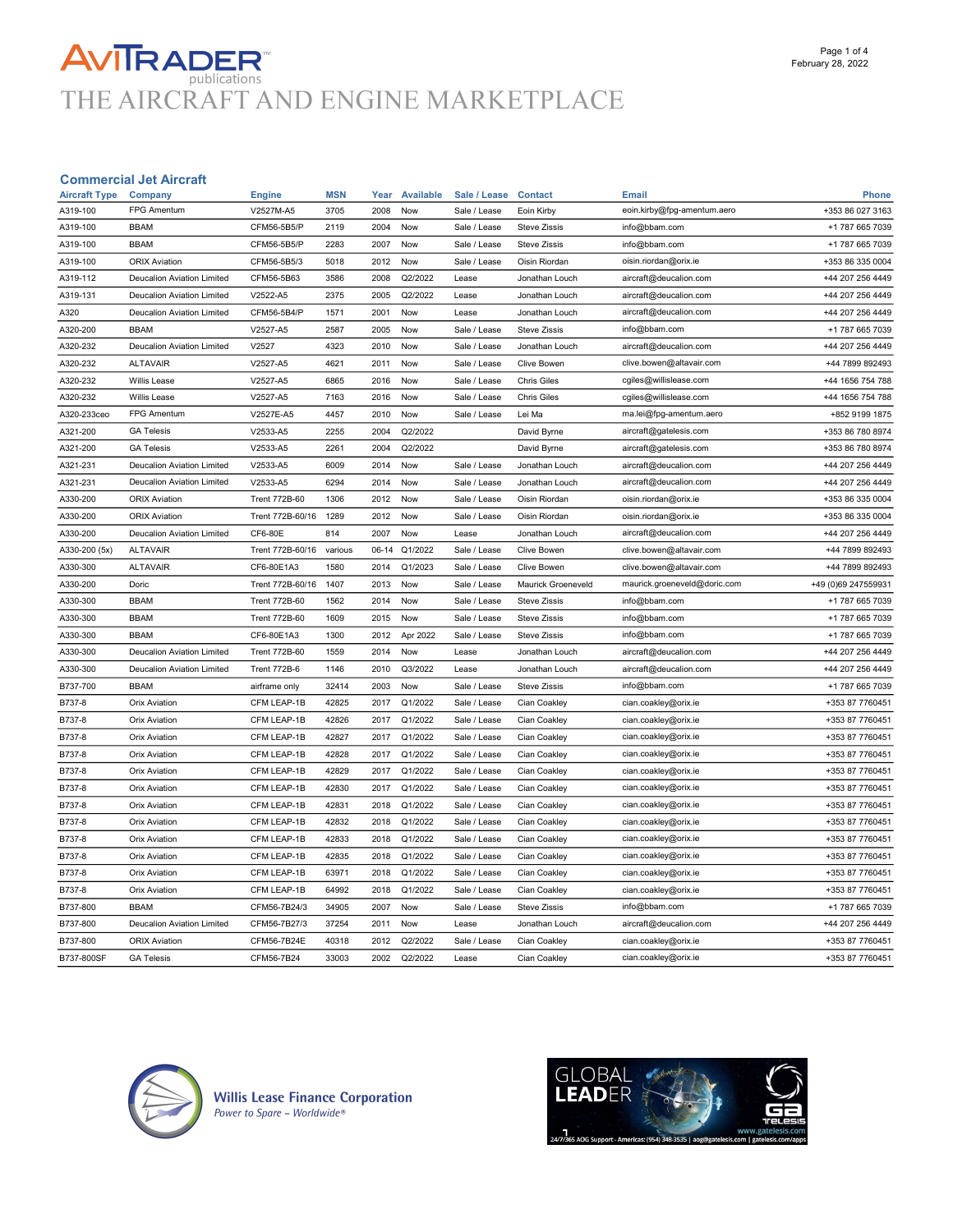## **AVITRADER** THE AIRCRAFT AND ENGINE MARKETPLACE

### Commercial Jet Aircraft (cont.)

| <b>Aircraft Type</b>     | Company                                   | <b>Engine</b> | <b>MSN</b> | Year | Available        | Sale / Lease Contact |                     | <b>Email</b>                | Phone                   |
|--------------------------|-------------------------------------------|---------------|------------|------|------------------|----------------------|---------------------|-----------------------------|-------------------------|
| B737-900                 | <b>BBAM</b>                               | CFM56-7B26/3  | 34953      | 2007 | Now              | Sale / Lease         | <b>Steve Zissis</b> | info@bbam.com               | +1 787 665 7039         |
| B777-200ER               | <b>BBAM</b>                               | GE90-90B      | 29004      | 1998 | Now              | Sale / Lease         | <b>Steve Zissis</b> | info@bbam.com               | +1 787 665 7039         |
| B777-200ER               | <b>BBAM</b>                               | GE90-94B      | 32721      | 2007 | Q2/2023          | Sale / Lease         | <b>Steve Zissis</b> | info@bbam.com               | +1 787 665 7039         |
| B777-200ER               | <b>BBAM</b>                               | GE90-94B      | 35295      | 2007 | Q2/2023          | Sale / Lease         | <b>Steve Zissis</b> | info@bbam.com               | +1 787 665 7039         |
| B777-300ER               | <b>BBAM</b>                               | GE90-115BL2   | 37898      | 2012 | Apr 2022         | Sale / Lease         | <b>Steve Zissis</b> | info@bbam.com               | +1 787 665 7039         |
| B777-300ER (8x) ALTAVAIR |                                           | GE90-115B     |            |      | 06-13 Q1/2022    | Sale / Lease         | Clive Bowen         | clive.bowen@altavair.com    | +44 7899 892493         |
|                          | <b>Regional Jet / Turboprop Aircraft</b>  |               |            |      |                  |                      |                     |                             |                         |
| <b>Aircraft Type</b>     | Company                                   | <b>Engine</b> | <b>MSN</b> | Year | <b>Available</b> | Sale / Lease         | <b>Contact</b>      | <b>Email</b>                | Phone                   |
| <b>CRJ-200</b>           | Regional One                              | CF34-3B1      | 7925       | 2004 | Now              | Sale / Lease         | Kurt Brulisauer     | kbrulisauer@regionalone.com | +1 (404) 542-5320       |
| <b>CRJ-200</b>           | Regional One                              | CF34-3B1      | 7926       | 2004 | Now              | Sale / Lease         | Kurt Brulisauer     | kbrulisauer@regionalone.com | +1 (404) 542-5320       |
| <b>CRJ-200</b>           | Regional One                              | CF34-3B1      | 7937       | 2004 | Now              | Sale / Lease         | Kurt Brulisauer     | kbrulisauer@regionalone.com | +1 (404) 542-5320       |
| <b>CRJ-200</b>           | Regional One                              | CF34-3B1      | 7941       | 2006 | Now              | Sale / Lease         | Kurt Brulisauer     | kbrulisauer@regionalone.com | +1 (404) 542-5320       |
| <b>CRJ-200ER</b>         | Regional One                              | CF34-3B1      | 8062       | 2006 | Now              | Sale / Lease         | Kurt Brulisauer     | kbrulisauer@regionalone.com | +1 (404) 542-5320       |
| <b>CRJ-200ER</b>         | Regional One                              | CF34-3B1      | 8059       | 2005 | Now              | Sale / Lease         | Kurt Brulisauer     | kbrulisauer@regionalone.com | +1 (404) 542-5320       |
| <b>CRJ-200LR</b>         | Regional One                              | CF34-3B1      | 7625       | 2002 | Now              | Sale / Lease         | Kurt Brulisauer     | kbrulisauer@regionalone.com | +1 (404) 542-5320       |
| <b>CRJ900</b>            | Regional One                              | CF34-8C5      | 15215      | 2009 | Now              | Lease                | Kurt Brulisauer     | kbrulisauer@regionalone.com | +1 (404) 542-5320       |
| <b>CRJ900</b>            | Regional One                              | CF34-8C5      | 15207      | 2008 | Now              | Lease                | Kurt Brulisauer     | kbrulisauer@regionalone.com | +1 (404) 542-5320       |
| CRJ900ER                 | Regional One                              | CF34-8C5      | 15111      | 2007 | <b>Now</b>       | Lease                | Kurt Brulisauer     | kbrulisauer@regionalone.com | +1 (404) 542-5320       |
| CRJ900ER                 | Regional One                              | CF34-8C5      | 15115      | 2007 | Now              | Lease                | Kurt Brulisauer     | kbrulisauer@regionalone.com | +1 (404) 542-5320       |
| DHC8-Q400                | Regional One                              | <b>PW150A</b> | 4042       | 2001 | Now              | Sale / Lease         | Kurt Brulisauer     | kbrulisauer@regionalone.com | +1 (404) 542-5320       |
| DHC8-Q400                | Regional One                              | <b>PW150A</b> | 4100       | 2005 | Now              | Sale / Lease         | Kurt Brulisauer     | kbrulisauer@regionalone.com | +1 (404) 542-5320       |
| <b>ERJ-145LR</b>         | Regional One                              | AE3007        | 145508     | 2001 | Now              | Sale / Lease         | Kurt Brulisauer     | kbrulisauer@regionalone.com | +1 (404) 542-5320       |
| <b>ERJ-145LR</b>         | Regional One                              | AE3007        | 145515     | 2001 | Now              | Sale / Lease         | Kurt Brulisauer     | kbrulisauer@regionalone.com | +1 (404) 542-5320       |
| ERJ170-100LR             | Regional One                              | CF34-8E5      | 17000093   | 2005 | Now              | Sale / Lease         | Kurt Brulisauer     | kbrulisauer@regionalone.com | +1 (404) 542-5320       |
| <b>SAAB 2000</b>         | Jetstream Aviation Capital                | AE2100A       | 031        | 1996 | Now              | Sale / Lease         | Donald Kamenz       | dkamenz@jetstreamavcap.com  | +1 (305) 447-1920 x 115 |
|                          | SAAB 340B CRG Jetstream Aviation Capital  | CT7-9B        | 224        | 1990 | Nbow             | Lease                | <b>Bill Jones</b>   | bjones@jetstreamavcap.com   | +1 (305) 447-1920 x 102 |
|                          | SAAB 340B Plus Jetstream Aviation Capital | CT7-9B        | 450        | 1998 | Now              | Lease                | <b>Bill Jones</b>   | bjones@jetstreamavcap.com   | +1 (305) 447-1920 x 102 |

#### Commercial Engines

| $\sim$                    |                        |                                |                      |                                 |                   |
|---------------------------|------------------------|--------------------------------|----------------------|---------------------------------|-------------------|
| <b>CF34 Engines</b>       | Sale / Lease           | Company                        | <b>Contact</b>       | Email                           | <b>Phone</b>      |
| CF34-8E5                  | Now - Lease            | Lufthansa Technik AERO Alzey   | Kai Ebach            | k.ebach@lhaero.com              | +49-6731-497-368  |
| CF34-10E                  | Now - Lease            |                                |                      |                                 |                   |
| CF34-8C                   | Now - Lease            |                                |                      |                                 |                   |
| CF34-3A                   | Now - Sale / Lease     |                                |                      |                                 |                   |
| (2) CF34-10E6<br>Full QEC | Now - Sale / Lease     | <b>DASI</b>                    | Joe Hutchings        | joe.hutchings@dasi.com          | + 1954-478-7195   |
| (1) CF34-10E5A1 Full QEC  | Now - Sale / Lease     |                                |                      |                                 |                   |
| (5) CF34-10E              | Now - Lease            | Willis Lease                   | Jennifer Merriam     | leasing@willislease.com         | +1 (561) 349-8950 |
| (1) CF34-8C5A1            | Now - Sale/Lease/Exch. | <b>Magellan Aviation Group</b> | <b>Bradley Hogan</b> | bradley.hogan@magellangroup.net | +1 980.256.7120   |
| (2) CF34-8C5B1            | Now - Sale/Lease/Exch. |                                |                      |                                 |                   |
| (3) CF34-8E5A1            | Now - Sale/Lease/Exch. |                                |                      |                                 |                   |
| (1) CF34-10E6             | Now - Lease            | Engine Lease Finance           | Declan Madigan       | declan.madigan@elfc.com         | +353 61 291717    |
|                           |                        |                                |                      |                                 |                   |



RegionalOne\_





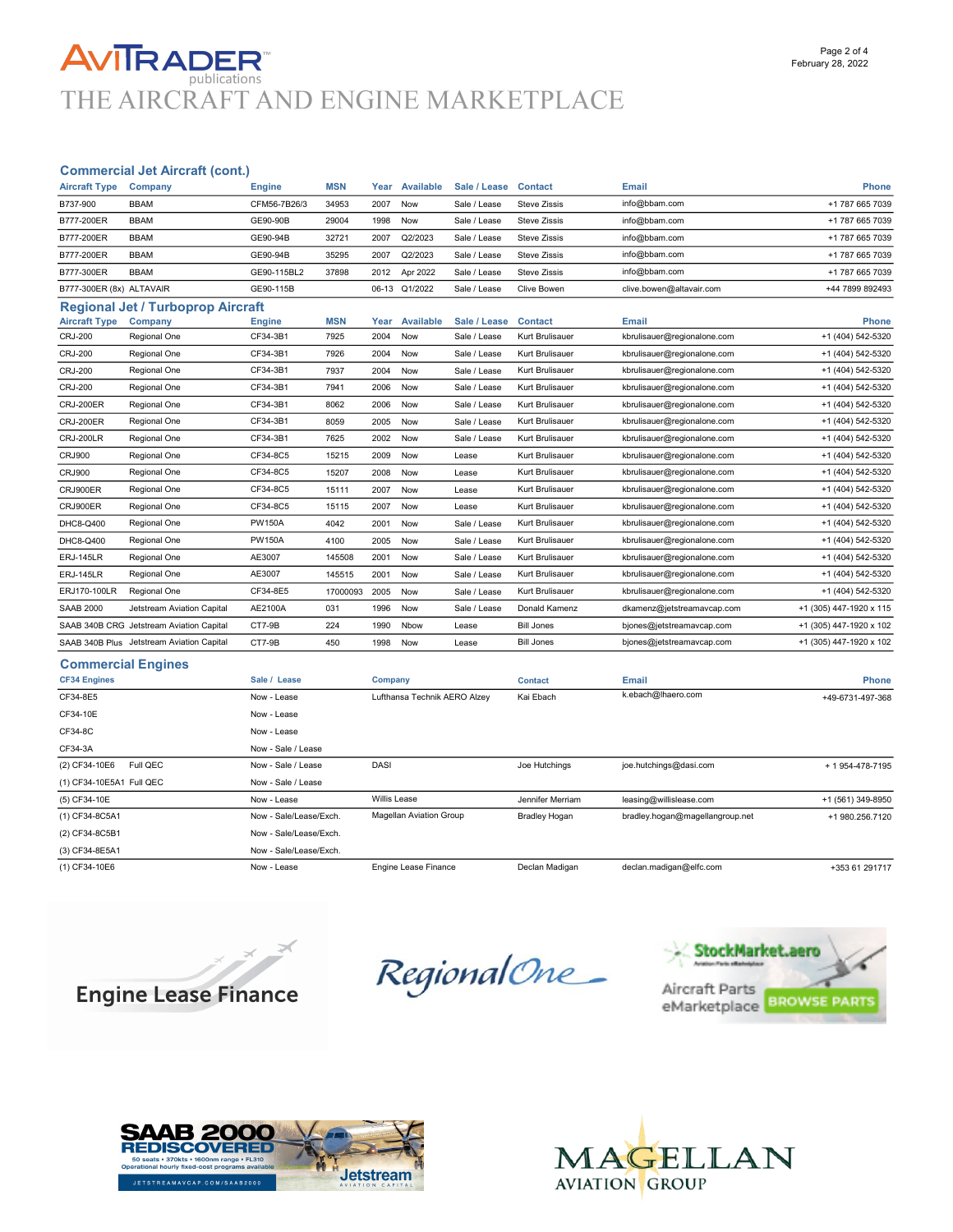# **AVITRADER**<br>THE AIRCRAFT AND ENGINE MARKETPLACE

### Commercial Engines (cont.)

| oommercial Liigines (com.)<br><b>CF6 Engines</b> |                         |                                   |                         |                                 |                   |
|--------------------------------------------------|-------------------------|-----------------------------------|-------------------------|---------------------------------|-------------------|
|                                                  | Sale / Lease            | <b>Company</b>                    | <b>Contact</b>          | <b>Email</b>                    | Phone             |
| (1) CF6-80E1A4B                                  | Now - Sale / Lease      | <b>GA Telesis</b>                 |                         | engines@gatelesis.com           |                   |
| (1) CF6-80E1A3                                   | Now - Lease             | <b>BBAM</b>                       | <b>Steve Zissis</b>     | info@bbam.com                   | +1 787 665 7039   |
| (2) CF6-80E                                      | Now - Lease             | <b>Willis Lease</b>               | Jennifer Merriam        | leasing@willislease.com         | +1 (561) 349-8950 |
| (1) CF6-80C2B1F                                  | Now - Sale/Exchange     | Chromalloy Asset Management       | Hema Krishan            | Hkrishan@chromalloy.com         | +1 845-587-7102   |
| (1) CF6-80C2B1F                                  | Q3/2021 - Sale/Exchange |                                   |                         |                                 |                   |
| (2) CF6-80E1                                     | Now - Lease             | <b>Deucalion Aviation Limited</b> | Jonathan Louch          | aircraft@deucalion.com          | +44 207 256 4449  |
| <b>CFM Engines</b>                               | Sale / Lease            | Company                           | <b>Contact</b>          | Email                           | Phone             |
| (1) CFM56-5B4/P (full QEC)                       | Now - Lease             | FTAI Aviation LLC                 | Tom McFarland           | tmcfarland@ftaiaviation.com     | +1 786 785 0787   |
| (1) CFM56-5B5/P                                  | Now - Lease             |                                   |                         |                                 |                   |
| (1) CFM56-5B6/P                                  | Now - Lease             |                                   |                         |                                 |                   |
| (1) CFM56-5B2/P                                  | Now - Lease             |                                   |                         |                                 |                   |
| (2) CFM56-7B26 (full QEC)                        | Now - Lease             |                                   |                         |                                 |                   |
| (1) CFM56-7B24                                   | Now - Lease             |                                   |                         |                                 |                   |
| (5) CFM56-7B24/3                                 | Now - Lease             | Willis Lease                      | Jennifer Merriam        | leasing@willislease.com         | +1 (561) 349-8950 |
| (6) CFM56-5B4/3                                  | Now - Lease             |                                   |                         |                                 |                   |
| (1) CFM56-5C4/P                                  |                         |                                   |                         |                                 |                   |
|                                                  | Now - Lease             |                                   |                         |                                 |                   |
| (4) CFM56-7B24/E                                 | Now - Lease             |                                   |                         |                                 |                   |
| (2) CFM56-7B24                                   | Now - Lease             |                                   |                         |                                 |                   |
| (2) CFM56-7B26                                   | Now - Lease             |                                   |                         |                                 |                   |
| (1) CFM56-7B26E                                  | Now - Lease             |                                   |                         |                                 |                   |
| (1) CFM56-5C4                                    | Now - Lease             |                                   |                         |                                 |                   |
| (6) CFM56-5B4/P                                  | Now - Lease             |                                   |                         |                                 |                   |
| (2) CFM56-7B26/3                                 | Now - Lease             |                                   |                         |                                 |                   |
| (3) CFM56-7B26                                   | Now - Sale / Lease      | <b>BBAM</b>                       | <b>Steve Zissis</b>     | info@bbam.com                   | +1 787 665 7039   |
| (4) CFM56-5B5/P                                  | Now - Sale / Lease      |                                   |                         |                                 |                   |
| (2) CFM56-5B6                                    | Now - Sale / Lease      |                                   |                         |                                 |                   |
| CFM56-5 (all thrust levels)                      | Now - Sale / Lease      | <b>Contrail Aviation Support</b>  | Steve Williamson        | steve@contrail.com              | +1 720-276-5966   |
| CFM56-7 (all thrust levels)                      | Now - Sale / Lease      |                                   |                         |                                 |                   |
| (2) CFM56-7B22                                   | Now - Lease             | Deucalion Aviation Limited        | Jonathan Louch          | aircraft@deucalion.com          | +44 207 256 4449  |
| (multiple) CFM56-5B                              | Now - Sale / Lease      | <b>CFM Materials</b>              | Josef Noebauer          | josef.noebauer@cfmmaterials.com | +1 469-628-3756   |
| (multiple) CFM56-7B                              | Now - Sale / Lease      |                                   |                         |                                 |                   |
| (1) CFM56-7B26/3                                 | Now - Lease             | Engine Lease Finance              | Declan Madigan          | declan.madigan@elfc.com         | +353 61 291717    |
| (1) CFM56-7B24/E                                 | Now - Lease             |                                   |                         |                                 |                   |
| (1) CFM56-5B4/3                                  | Now - Lease             |                                   |                         |                                 |                   |
| (1) CFM56-5C4/P (u/s)                            | Now - Sale              | Castlelake                        |                         |                                 |                   |
|                                                  |                         |                                   | <b>Stuart MacGregor</b> | Stuart.macgregor@castlelake.com | +44 207 190 6138  |
| (1) CFM56-7B22/3                                 | Now - Lease             |                                   |                         |                                 |                   |
| (1) CFM56-5B4/P                                  | Now - Sale / Lease      | <b>GA Telesis</b>                 |                         | engines@gatelesis.com           |                   |
| (1) CFM56-5B3/P                                  | Now - Sale/Lease/Exch.  | <b>Magellan Aviation Group</b>    | <b>Bradley Hogan</b>    | bradley.hogan@magellangroup.net | +1 980.256.7120   |
| (2) CFM56-5B6/P                                  | Now - Sale/Lease/Exch.  |                                   |                         |                                 |                   |
| (1) CFM56-7B27                                   | Now - Sale/Lease/Exch.  |                                   |                         |                                 |                   |
| <b>GE90 Engines</b>                              | Sale /<br>Lease         | Company                           | <b>Contact</b>          | Email                           | Phone             |
| (1) GE90-94B                                     | Now - Lease             | Engine Lease Finance              | Declan Madigan          | declan.madigan@elfc.com         | +353 61 291717    |
| (1) GE90-115BL (Propulsor)                       | Now - Lease             |                                   |                         |                                 |                   |
| (2) GE90-90B                                     | Now - Sale/Lease/Exch.  | <b>BBAM</b>                       | <b>Steve Zissis</b>     | info@bbam.com                   | +1 787 665 7039   |
| <b>LEAP Engines</b>                              | Sale / Lease            | Company                           | <b>Contact</b>          | <b>Email</b>                    | Phone             |
| (2) LEAP-1A33                                    | Now - Lease             | Willis Lease                      | Jennifer Merriam        | leasing@willislease.com         | +1 (561) 349-8950 |
| (1) LEAP-1A32                                    | Now - Lease             | Engine Lease Finance              | Declan Madigan          | declan.madigan@elfc.com         | +353 61 291717    |
| PW 4000 Engines                                  | Sale / Lease            | Company                           | <b>Contact</b>          | <b>Email</b>                    | Phone             |
| (1) PW4062-3                                     | Now - Sale / Exchange   | Chromalloy Asset Management       | Hema Krishan            | Hkrishan@chromalloy.com         | +1 845-587-7102   |
| (1) PW4060-3                                     | Q3/2021 - Sale/Exchange |                                   |                         |                                 |                   |
| <b>PW Small Engines</b>                          | Sale / Lease            | <b>Company</b>                    | <b>Contact</b>          | Email                           | Phone             |
| PW119B RGB                                       | Now - Lease             | Lufthansa Technik AERO Alzey      | Kai Ebach               | k.ebach@lhaero.com              | +49-6731-497-368  |
| <b>PW119B</b>                                    | Now - Lease             |                                   |                         |                                 |                   |
| <b>PW120A</b>                                    | Now - Lease             |                                   |                         |                                 |                   |
|                                                  |                         |                                   |                         |                                 |                   |
| <b>PW121 (ATR)</b>                               | Now - Lease             |                                   |                         |                                 |                   |
| <b>PW124B</b>                                    | Now - Lease             |                                   |                         |                                 |                   |
| <b>PW123B</b>                                    | Now - Lease             |                                   |                         |                                 |                   |
| <b>PW125B</b>                                    | Now - Lease             |                                   |                         |                                 |                   |
| <b>PW127F</b>                                    | Now - Lease             |                                   |                         |                                 |                   |
| <b>PW150A</b>                                    | Now - Lease             |                                   |                         |                                 |                   |
| <b>PW127M</b>                                    | Now - Lease             |                                   |                         |                                 |                   |
| PW150A RGB                                       | Now - Lease             |                                   |                         |                                 |                   |